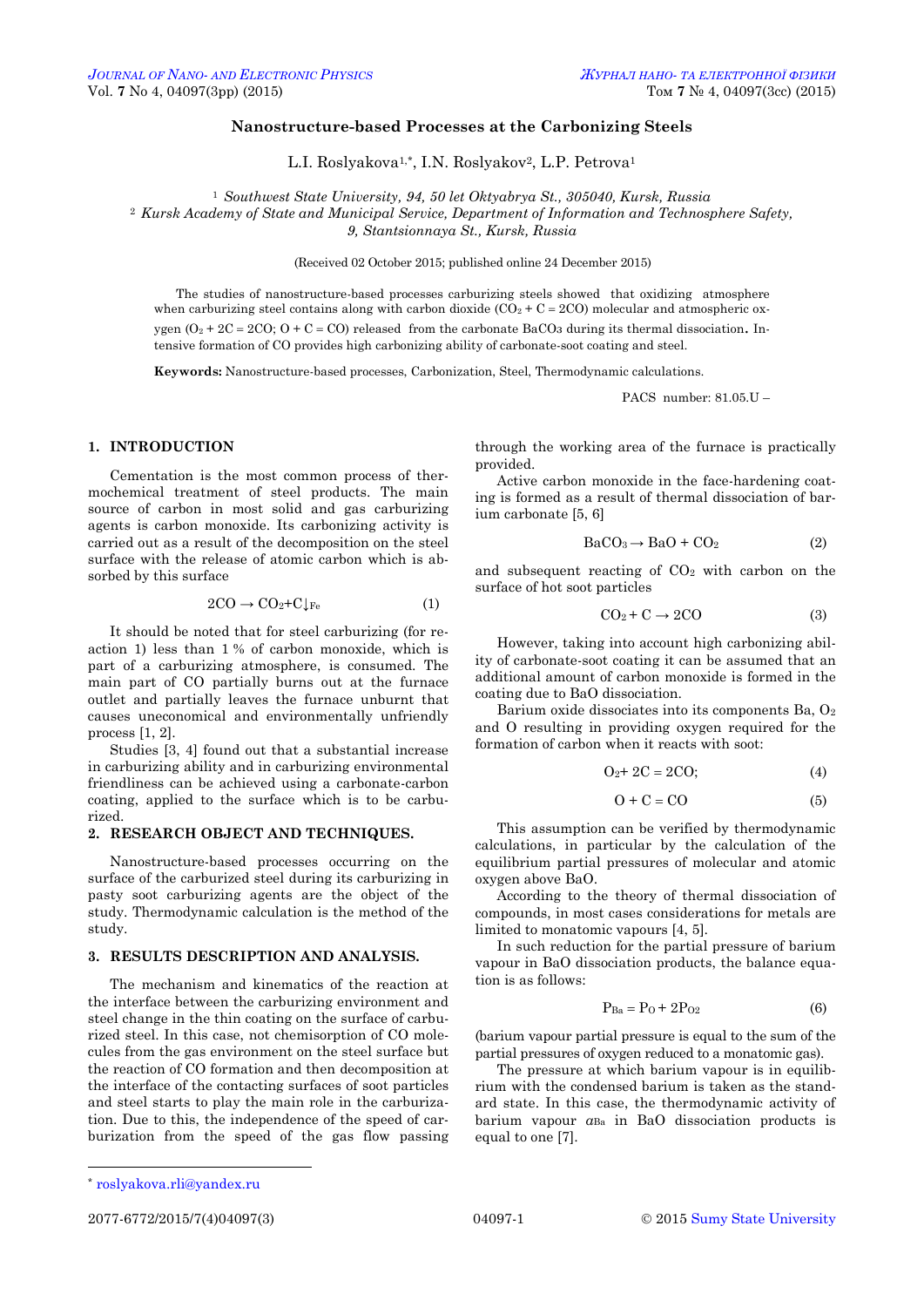### L.I. ROSLYAKOVA, I.N. ROSLYAKOV, L.P. PETROVA *J. NANO- ELECTRON. PHYS.* **[7](#page-0-2)**, [04097](#page-0-2) [\(2015\)](#page-0-2)

If, as a result of the oxide dissociation the pressure of the saturated metal vapour is provided, i.e. the following condition is fulfilled:

$$
P_{M} = P^{o}{}_{M},\tag{7}
$$

then the change of the free energy ∆*G*<sup>о</sup>*<sup>T</sup>* in the dissociation reactions of the oxide is the same as ∆*G*<sup>о</sup>*<sup>T</sup>* of the reaction of oxide forming from metal in the condensed state, the values of which are available in reference literature, including [8].

The fulfillment of the condition (7) makes it possible to calculate the partial pressure of molecular oxygen using  $\Delta G^0$ <sup>o</sup> of the formation of the oxide BaO from the components in standard conditions, i.e. from metal in the condensed state and molecular oxygen, according to the reaction:

$$
2Ba + O_2 = 2BaO \tag{8}
$$

To calculate the partial pressure of atomic oxygen *Р*<sup>о</sup> according to ∆*G*<sup>о</sup>*<sup>Т</sup>* for reaction

$$
Ba + O = BaO \tag{9}
$$

is not possible, since the change of free energy for this reaction is not given in reference literature. However, P<sub>o</sub> can be calculated using well-studied reaction of thermal dissociation of molecular oxygen [5, 6]

$$
O_2 \leftrightarrow 2O \tag{10}
$$

with equilibrium constant

$$
K_{02} = P^2 \circ P_{02} \tag{11}
$$

Having expressed Po<sub>2</sub> through Ko<sub>2</sub>, in accordance with (11), the balance equation (6) can be written as follows:

$$
P_{Ba} = P_o + 2/Ko_2 \cdot P_{o}^{2}
$$
 (12)

If we take into account the equilibrium constant for the reactions (8):

$$
K_{BaO} = P^{2}_{Ba}P_{O2} = P^{2}_{Ba} \cdot P^{2}_{o}/K_{O2}
$$
 (13)

and express  $P_{Ba}$  through  $K_{BaO}$ ,  $K_{O2}$  and  $Po$  in accordance with (13)

$$
P_{Ba} = (K_{BaO} \cdot K_{O2})^{0.5} / P_{O}
$$
 (14)

(it is possible to rewrite the balance equation 12):

$$
(KBaO·KO2)0.5 = P2o+2P3o
$$
 (15)

Expressing the value of the equilibrium constants through ∆*G*<sup>о</sup>*T*:

$$
LqK = -\Delta G^{\circ}r/4,576T,\tag{16}
$$

According to the equation (15), using the reference values ∆*G*<sup>o</sup>*T*/ [8] it is possible to calculate the partial pressure of atomic oxygen at a temperature of BaO dissociation. Taking into account all the gases in the dissociation products, which influence significantly the overall pressure, the balance equation

$$
\sum Pc = \sum Po
$$

takes the form:

$$
Pc + 2Pc_2 + 3Pc_3 = Po + 2Po_2 + Pco_2 \tag{17}
$$

The critical pressure of CO, i.e. corresponding to the pressure of the saturated vapour of carbon above graphite in the dissociation products (not  $P_{co} = 1$  atm) is taken as a standard state of carbon monoxide in order to compare directly the reducing ability of carbon with respect to the condensed metal oxides. The critical pressure of carbon monoxide in the temperature range of  $1000-2000$  K is expressed by the equation  $[4, 5]$ :

$$
LqPco = 9.27 - 23730/T
$$
 (18)

The partial pressures of the components of the gas phase in equilibrium with graphite are expressed [4, 5] by the following equations:

$$
LqPco2 = 9,60 - 38794/T;
$$
 (19)

$$
Lq
$$
Po<sub>2</sub> = 9,58 – 59454/T; (20)

$$
Lq \text{ Po} = 8.24 - 42986 \text{/T}. \tag{21}
$$

Figure 1 shows the results of the calculation of the partial pressures for BaO and CO dissociation products at 1100-1300 K, corresponding to the equilibrium with barium and graphite. Computer calculations are performed using equations  $(11)$ ,  $(15)$ ,  $(16)$  and  $(18-21)$  and reference data [8]. As it can be seen in the figure, the reduction of Ва from BaO using carbon is possible over the entire studied temperature range because the equilibrium curves Ро and Ро<sup>2</sup> for the system С-СО are located below (by 15-25 orders) the equilibrium curves Ро and Ро<sup>2</sup> for the system Ва-ВаО.



**Fig. 1 –** Partial pressures for BaO and CO dissociation products at 1100-1300 K in equilibrium with condensed barium and graphite, respectively.  $1 - Po_2(BaO)$ ,  $2 - Po(BaO)$ ,  $3 - Pco<sub>2</sub>(Co), 4 - Po(Co), 5 - Po<sub>2</sub>(Co)$ 

### **4. CONCLUSION**

Thus, the thermodynamic analysis showed that in the carbonate-soot mixture on the surface of steel the oxidizing atmosphere for carbon contains molecular and atmospheric oxygen along with carbon dioxide. A